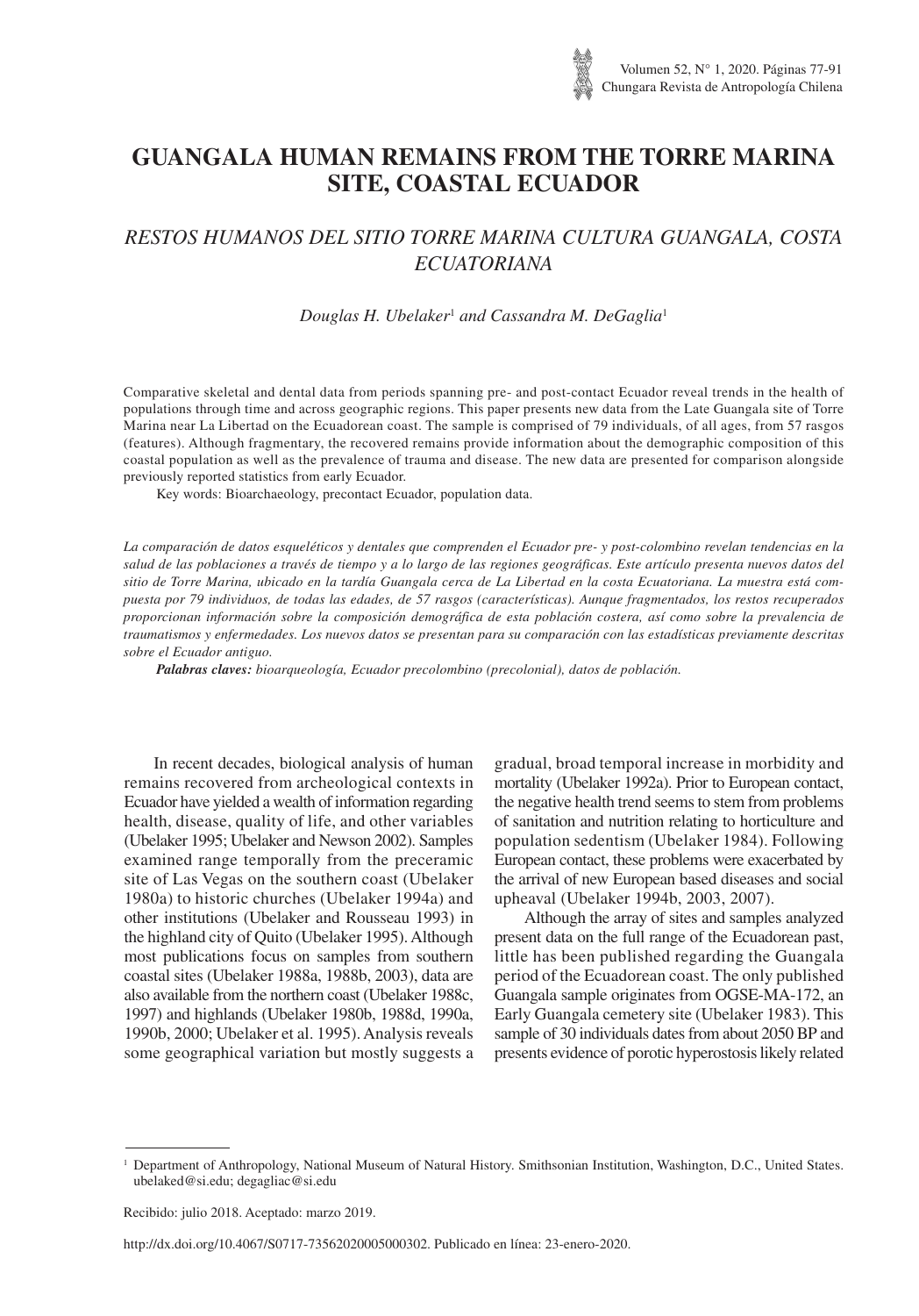to hookworm infestation (Ubelaker 1992b). The current report provides new perspectives from the analysis of a Late Guangala sample from coastal Ecuador.

In addition to the bioarchaeological information cited above, the published record also presents considerable archeological information from coastal Ecuador (e.g. Piperno and Stothert 2003; Stothert 1983, 1985; Stothert et al. 2003; Tellkamp 2019). These studies indicate that by the time of the Guangala period in coastal Ecuador, the populations had shifted subsistence toward agricultural products with increasing sedentism. In combination, the skeletal biology and archeological data suggest that morbidity and mortality likely were increasing due to the enhanced opportunity for infectious disease related to sedentism and increased community size. The Torre Marina sample offers an opportunity to examine the health effects of community living in the Guangala period of coastal Ecuador.

## **Methods**

In July and August 2014, the first author conducted analysis of human remains recovered from archeological excavations at the Torre Marina site, coastal Ecuador. The remains had been excavated under the direction of Ecuadorean archaeologists Javier Lopez and Telmo Lopez Muñoz. Associated artifacts suggested to the archaeologists that the remains dated from the Guangala Phase of the Regional Development/Integration Period. The Guangala Phase dates between approximately 2050 to 950 BP (Reitz and Masucci 2004). The excavation was initiated due to an imminent construction project in the area. The site is located within the city of La Libertad, coastal Ecuador (Figure 1).

The skeletal analysis was conducted at the invitation of the site archaeologists and Dr. Karen Stothert, who maintains an interest in archaeological developments in the area. Analysis was conducted at Dr. Stothert's laboratory in Cautivo, which is located near La Libertad. Dr. Stothert worked closely with the first author during the analysis, especially in the unpacking, cleaning, washing, drying, photographing, and repackaging of the remains.

References to the bioarchaeological features use the language that was associated with each set of remains provided by archaeologists. Prior to the analysis, the remains were washed with water using soft brushes. Drying was conducted in the shade to avoid damage due to sun exposure. All methods relating to the estimation of age at death and sex follow the recommendations and data provided by Buikstra and Ubelaker (1994) and Ubelaker (1999).

Calculations from Ubelaker (1999) were used to construct a life table (Table 1) for the population. The decimal values reported in column Dx of the life table reflect the number of deaths per age interval, including the proportional assignment of individuals whose ages could only be estimated generally (Ubelaker 2001). For details on methods on life table construction, see Ubelaker (1999).

Dental observations included the number of teeth present, those absent antemortem, the presence of alveolar abscesses, carious lesions, enamel hypoplasia, and the presence and extent of calculus deposits (Ubelaker and Freire 2005). When present, calculus deposits were noted as being small, medium, or large. Additionally, dental attrition was used in conjunction with skeletal indicators to estimate age at death for individuals in the sample. The extent of dental attrition can be used to estimate age by determining the rate of attrition in the individual through examination of the relative amount of occlusal wear on each of the molars (Ubelaker 1999)

The following presents a detailed account of the skeletal analysis, followed by interpretive summaries.

#### **Results**

Detailed feature analysis revealed that at least 79 individuals were present in the 57 archeologicallydesignated rasgos (Table 2). Of these, 24 (30.38%) were below the age of 10 years. Of the 55 adults in the sample, sex could be estimated reliably for only 32, 16 males and 16 females. Human remains were generally in a very fragmentary condition which complicated determination of various aspects of a biological profile for some individuals.

The life table (Table 2) reveals a life expectancy at birth of about 29 years. Life expectancy at age 15 was only about 19 years, with few individuals living beyond the age of 50. Note however, that ages of death of the elderly are difficult to estimate from fragmentary remains.

A total of 395 teeth (both in place in alveolar bone and loose) were recorded from the sample, 352 permanent teeth and 43 deciduous. Of the permanent teeth recovered, 190 were associated with male remains, 123 were associated with female remains, and 39 were associated with remains of indeterminate sex. Data for deciduous teeth (Table 3) are presented separately from those of permanent teeth (Table 4). No examples of abnormal antemortem tooth loss were noted on immature remains. Carious lesions and alveolar abscesses were also absent in association with deciduous dentition. Many deciduous teeth displayed calculus deposits, evenly distributed on the buccal and lingual surfaces.

Detailed data on conditions of permanent teeth are presented in Table 4. Of the 352 permanent teeth present, 40 (11.36%) were carious. Of the carious teeth,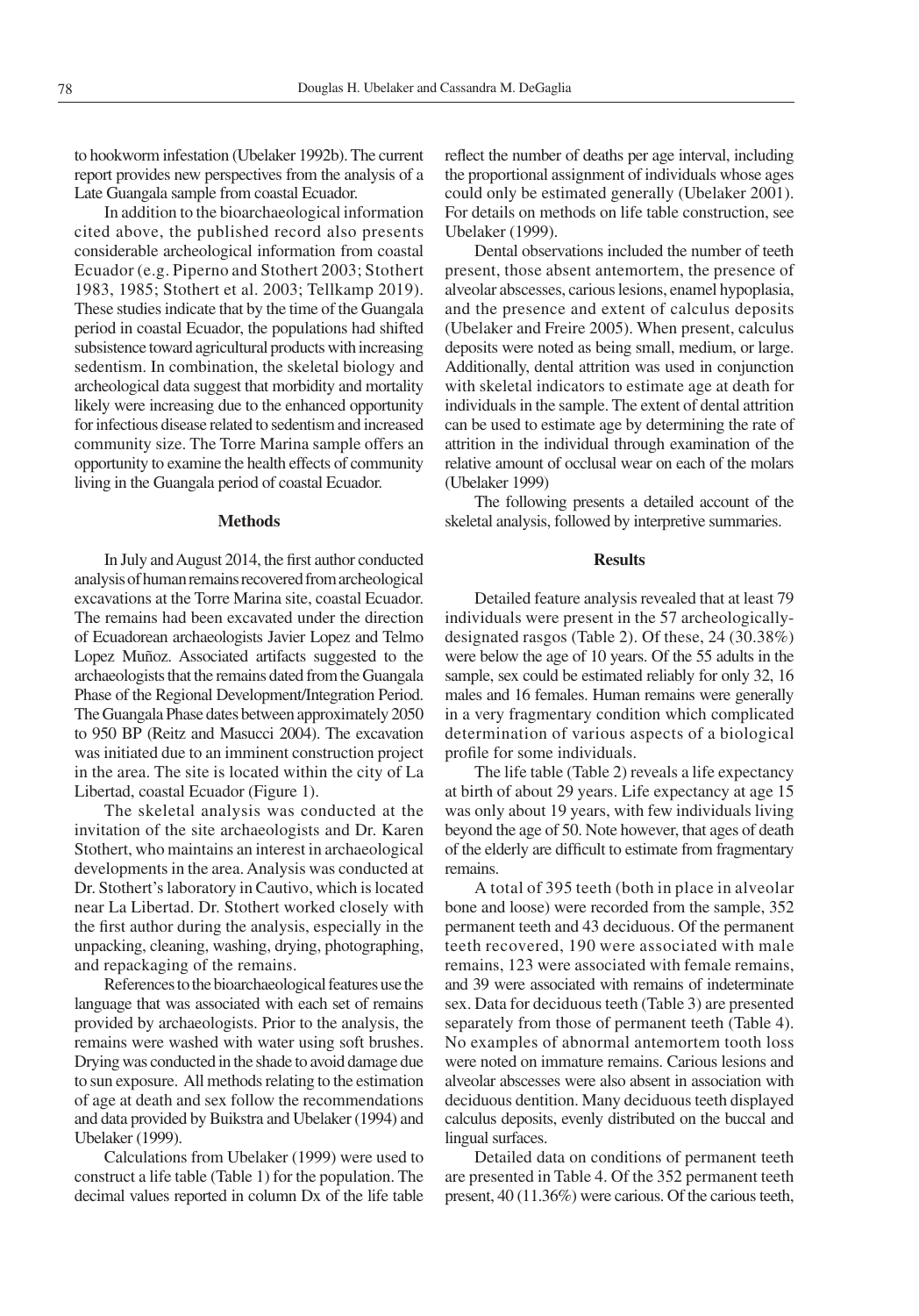



Table 1. Life table for the Torre Marina population. *Tabla de vida para la población de Torre Marina.* 

|                        |                       |                        |                                                    |                                 | racted are there paint for pocketon are rolled him the |                                                      |                             |
|------------------------|-----------------------|------------------------|----------------------------------------------------|---------------------------------|--------------------------------------------------------|------------------------------------------------------|-----------------------------|
| Age<br>Interval<br>(x) | No.<br>Deaths<br>(Dx) | $\%$<br>Deaths<br>(dx) | Survivors<br>Entering<br>$(\mathbf{I} \mathbf{x})$ | Probability<br>of Death<br>(qx) | Total years<br>Lived Between<br>$x & x+5$ (Lx)         | <b>Total Years</b><br>Lived After<br>Lifetime $(Tx)$ | Life<br>Expectancy<br>(Eox) |
| $0 - 0.9$              | 17,00                 | 21,52                  | 100,00                                             | 0,22                            | 446,20                                                 | 2863,80                                              | 28,64                       |
| $1-4.9$                | 5,50                  | 6,96                   | 78,48                                              | 0,09                            | 375,00                                                 | 2417,60                                              | 30,81                       |
| $5-9.9$                | 1,50                  | 1,90                   | 71,52                                              | 0,03                            | 352,85                                                 | 2042,60                                              | 28,56                       |
| 10-14.9                | 0,00                  | 0,00                   | 69,62                                              | 0,00                            | 348,10                                                 | 1689,75                                              | 24,27                       |
| 15-19.9                | 0,00                  | 0,00                   | 69,62                                              | 0,00                            | 348,10                                                 | 1341,65                                              | 19,27                       |
| 20-24.9                | 5,58                  | 7,07                   | 69,62                                              | 0,10                            | 330,43                                                 | 993,55                                               | 14,27                       |
| 25-29.9                | 11,58                 | 14,66                  | 62,55                                              | 0,23                            | 276,10                                                 | 663,13                                               | 10,60                       |
| 30-34.9                | 16,83                 | 21,31                  | 47,89                                              | 0,44                            | 186,18                                                 | 387,03                                               | 8,08                        |
| 35-39.9                | 9,87                  | 12,49                  | 26,58                                              | 0,47                            | 101,68                                                 | 200,85                                               | 7,56                        |
| 40-44.9                | 4,37                  | 5,53                   | 14,09                                              | 0,39                            | 56,63                                                  | 99,18                                                | 7,04                        |
| 45-49.9                | 4,37                  | 5,53                   | 8,56                                               | 0,65                            | 28,98                                                  | 42,55                                                | 4,97                        |
| 50-54.9                | 1,45                  | 1,84                   | 3,03                                               | 0,61                            | 10,58                                                  | 13,58                                                | 4,48                        |
| 55-59.9                | 0,95                  | 1,20                   | 1,20                                               | 1,00                            | 3,00                                                   | 3,00                                                 | 2,50                        |
| 60-64.9                | 0,00                  | 0,00                   | 0,00                                               | 0,00                            | 0,00                                                   | 0,00                                                 |                             |
| Total                  | 79,00                 | 100,00                 |                                                    |                                 |                                                        |                                                      |                             |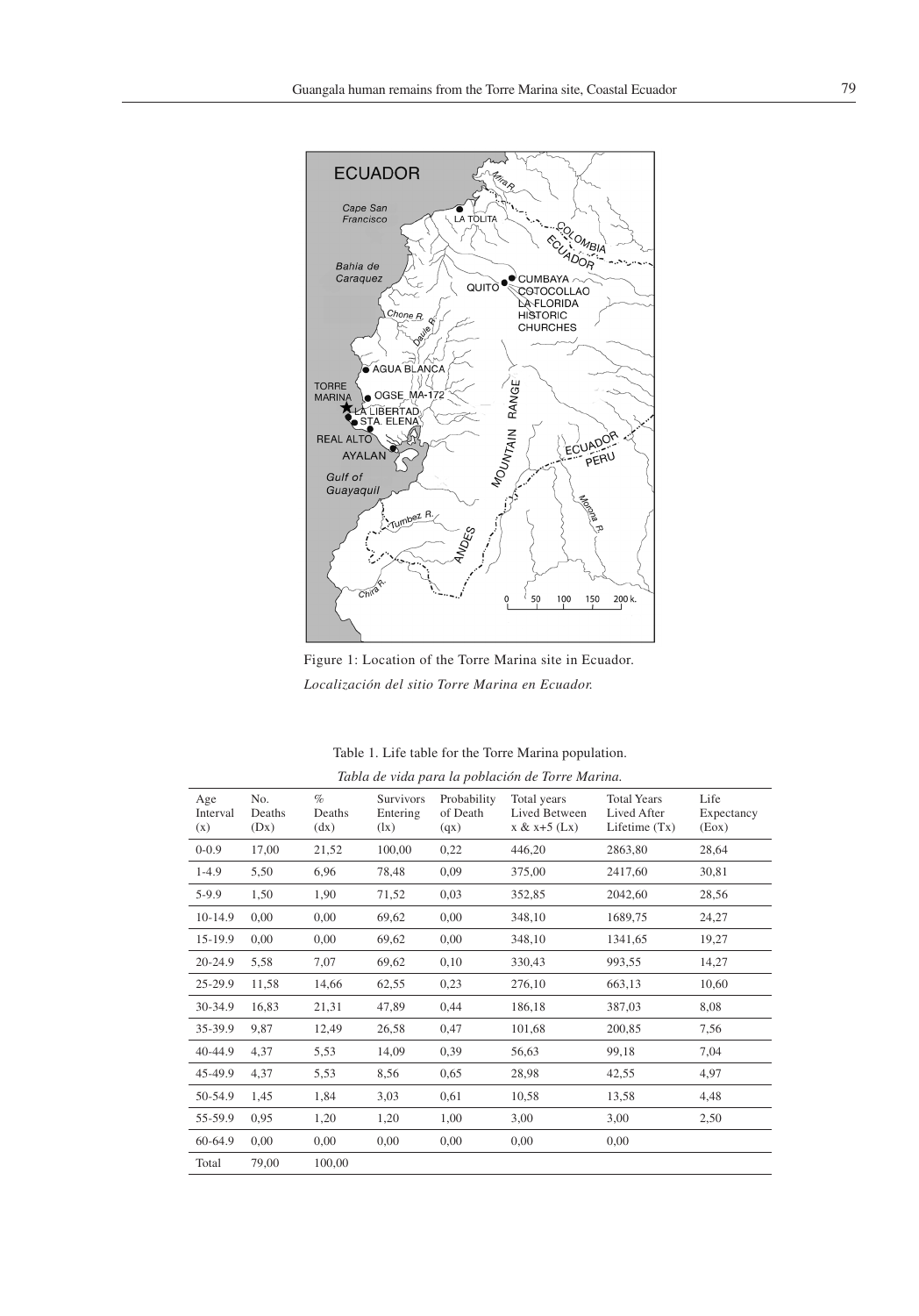|                 |              |                        |              | Datos demográficos por rasgo. |              |             |                      |                          |
|-----------------|--------------|------------------------|--------------|-------------------------------|--------------|-------------|----------------------|--------------------------|
|                 |              |                        |              |                               |              | Individuals |                      |                          |
| Feature         | Subadult     | Subadult Age           | Male         | Male Age                      | Female       | Female Age  | Indeterminate<br>Sex | Indeterminate<br>Sex Age |
| Rasgo 5         |              |                        |              |                               | $\mathbf{1}$ | $40 - 50$   |                      |                          |
| R6              |              |                        |              |                               | $\mathbf{1}$ | $30 - 35$   |                      |                          |
| $B-R7$          |              |                        | $\mathbf{1}$ | $25 - 30$                     |              |             |                      |                          |
| $\mathbb{R}8$   | $\,1$        | $0.5$ yrs              |              |                               | $\,1$        | $20 - 25$   |                      |                          |
| R <sub>9</sub>  |              |                        |              |                               |              |             | $\mathbf{1}$         | $35 - 60$                |
| R10             | $\,1$        | $< 0.5$ yrs            |              |                               |              |             | $\mathbf{1}$         | $25 - 30$                |
|                 | $\,1\,$      | $1-4$ yrs              |              |                               |              |             | $\mathbf{1}$         | $30 - 35$                |
|                 | $\mathbf{1}$ | $4-10$ yrs             |              |                               |              |             | $\mathbf{1}$         | $30 - 50$                |
| R11             |              |                        |              |                               | $\,1$        | $25 - 30$   |                      |                          |
|                 |              |                        |              |                               | $\,1\,$      | $25 - 30$   |                      |                          |
| R <sub>13</sub> |              |                        | $\mathbf{1}$ | $25 - 30$                     |              |             |                      |                          |
| R15             |              |                        | $\mathbf{1}$ | $30 - 35$                     |              |             |                      |                          |
|                 |              |                        | $\mathbf{1}$ | $30 - 35$                     |              |             |                      |                          |
| R16             |              |                        | $\,1$        | $30 - 35$                     |              |             |                      |                          |
| R17             | $\mathbf{1}$ | $< 0.5$ yrs            |              |                               |              |             |                      |                          |
| <b>R18</b>      | $\,1$        | $< 0.5$ yrs            |              |                               |              |             | $\mathbf{1}$         | $20 - 40$                |
| R21             |              |                        |              |                               | $\mathbf{1}$ | $20 - 35$   |                      |                          |
| R25             | $\mathbf{1}$ | 6 yrs                  |              |                               |              |             |                      |                          |
| R27             |              |                        | $\,1$        | $20 - 25$                     |              |             |                      |                          |
|                 |              |                        |              |                               |              |             |                      |                          |
| <b>B4-R28</b>   |              |                        |              |                               |              |             | $\mathbf{1}$         | $30 - 35$                |
|                 |              |                        |              |                               |              |             | $\mathbf{1}$         | $35 - 50$                |
| R29             |              |                        | $\mathbf{1}$ | $30 - 35$                     |              |             |                      |                          |
| R30             | $\mathbf{1}$ | $< 0.5$ yrs            |              |                               |              |             |                      |                          |
| R36             |              |                        |              |                               |              |             | $\mathbf 1$          | $20 - 50$                |
| R37             | $\mathbf{1}$ | Fetal $- < 0.5$<br>yrs |              |                               |              |             | $\,1\,$              | $30 - 40$                |
| R43             |              |                        |              |                               | $\mathbf{1}$ | $35 - 40$   | $\mathbf{1}$         | $45 - 55$                |
| R46             | $\mathbf{1}$ | $< 0.5$ yrs            |              |                               |              |             |                      |                          |
| <b>R48</b>      |              |                        |              |                               | $\,1$        | 30-35       |                      |                          |
| $R50\,$         | $\mathbf{1}$ | $< 0.5$ yrs            |              |                               |              |             |                      |                          |
| R52             |              |                        | $\,1$        | 35-40                         |              |             |                      |                          |
| R53             | $\mathbf{1}$ | $< 0.5$ yrs            |              |                               |              |             | $\mathbf{1}$         | $30 - 50$                |
| R54             |              |                        | $\,1\,$      | 35-45                         |              |             |                      |                          |
| <b>R55</b>      |              |                        |              |                               |              |             | $\mathbf{1}$         | $25 - 30$                |
| R57             |              |                        | $1\,$        | 30-40                         | $\,1$        | $30 - 40$   |                      |                          |
| <b>R58</b>      | $\mathbf{1}$ | $< 0.5 \ \rm{yrs}$     |              |                               |              |             | $\,1$                | $20 - 40$                |
| <b>R61</b>      |              |                        |              |                               | $\mathbf{1}$ | $35 - 40$   |                      |                          |
| R62             |              |                        | $\,1$        | $20 - 30$                     |              |             |                      |                          |
| R63             | $\,1\,$      | $< 6~{\rm{mos}}$       |              |                               |              |             | $\,1$                | $20 - 60$                |
|                 | $\,1$        | $1.5$ yrs              |              |                               |              |             |                      |                          |
| R64             |              |                        |              |                               |              |             | $\,1$                | $25 - 30$                |
| R65             |              |                        |              |                               |              |             | $\,1$                | $20 - 40$                |
| R66             |              |                        |              |                               |              |             | $\,1$                | $25 - 30$                |
| R67             |              |                        |              |                               |              |             | $\mathbf{1}$         | $20 - 50$                |
| $R68$           | $\mathbf{1}$ | $0.5$ yrs              | $\mathbf{1}$ | $30 - 35$                     |              |             |                      |                          |
|                 |              |                        |              |                               |              |             |                      |                          |

# Table 2. Demographic data by feature.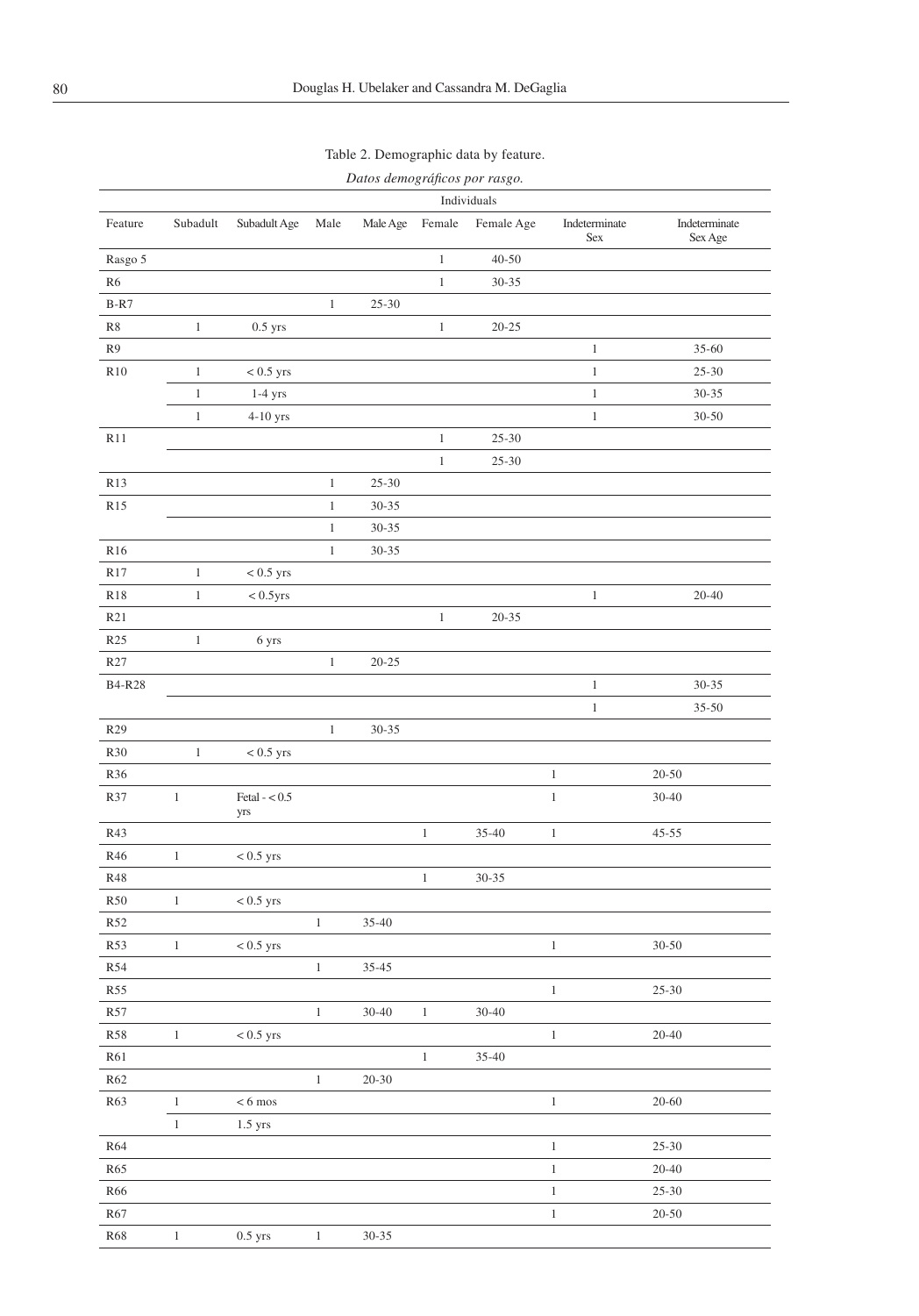| R69        | $\mathbf{1}$ | $0.5$ yrs+        |              |           |              |           |              |           |
|------------|--------------|-------------------|--------------|-----------|--------------|-----------|--------------|-----------|
| R72        | $\mathbf{1}$ | $1.5$ yrs         |              |           |              |           |              |           |
| R73        | $\mathbf{1}$ | $< 0.5 ~\rm{yrs}$ |              |           |              |           |              |           |
| R74        |              |                   |              |           | $\mathbf{1}$ | $20 - 40$ |              |           |
| R75        |              |                   |              |           | $\mathbf{1}$ | $30 - 50$ |              |           |
| R77        | $\mathbf{1}$ | $1.5$ yrs         |              |           |              |           |              |           |
| <b>R78</b> | $\mathbf{1}$ | $< 0.5$ yrs       |              |           |              |           |              |           |
| <b>R80</b> |              |                   | $\mathbf{1}$ | $30 - 40$ |              |           |              |           |
| <b>R81</b> |              |                   | $\mathbf{1}$ | $30 - 35$ |              |           |              |           |
| R82        |              |                   |              |           |              |           | $\mathbf{1}$ | $20 - 60$ |
| R83        | $\mathbf{1}$ | $< 0.5 ~\rm{yrs}$ | $\mathbf{1}$ | $20 - 50$ | $\mathbf{1}$ | $20 - 50$ |              |           |
| <b>R84</b> |              |                   |              |           |              |           | $\mathbf{1}$ | $20 - 60$ |
| R85        |              |                   | $\mathbf{1}$ | $30 - 35$ |              |           |              |           |
| <b>R86</b> |              |                   |              |           | $\mathbf{1}$ | $30 - 40$ |              |           |
| R87        | $\mathbf{1}$ | $1.5-2$ yrs       |              |           |              |           |              |           |
| <b>R88</b> |              |                   |              |           |              |           | $\mathbf{1}$ | $20 - 50$ |
|            |              |                   |              |           |              |           | $\mathbf{1}$ | $20 - 50$ |
| R89        | $\,1$        | $< 0.5 ~\rm{yrs}$ |              |           |              |           | $\mathbf{1}$ | $20 - 40$ |
| R91        |              |                   |              |           | $\mathbf{1}$ | $35 - 50$ |              |           |
| Proc. 148  |              |                   |              |           |              |           | $\mathbf{1}$ | $20 - 60$ |
|            |              |                   |              |           |              |           |              |           |

Continue Table 2.

nine were incisors (representing 9.89% of recovered incisors), three were canines (representing 5.56% of recovered canines), 11 were premolars (representing 11.46% of recovered premolars), and 17 were molars (representing 15.32% of recovered molars).

Calculus deposits were present on most teeth, equally distributed between the buccal and lingual surfaces. Most calculus deposits were of only slight amount.

Table 4 also reveals the extent of teeth absent antemortem. Evidence of antemortem loss consisted of tooth absence accompanied by remodeling of the bony alveolus. Of all observations of teeth present or absent, 66 (18.75%) were absent antemortem. Of the teeth absent antemortem, six were incisors, two were canines, 21 were premolars, and 37 were molars.

Seventeen alveolar abscesses were noted (10.06%). These abscesses were present primarily in posterior teeth (premolars and molars). One abscess was associated with an incisor, zero were found associated with canines, seven were found in association with premolars, and nine were found in association with molars.

#### **Rasgos**

Evidence of bone pathology consisted primarily of healed trauma and periosteal reactive bone. Specific examples are as follows:

## *Rasgo 5 (adult female)*

Field notes relating to this feature refer to a primary adult burial in a supine position with east-west orientation. Three spindle whorls were located on the right side of the skeleton. Shark teeth and small red shell beads were present on the left side.

Most major elements of the skeleton are present. Female sex is suggested by a femoral head maximum diameter of 39 mm and general morphological features, including an extremely prominent preauricular sulcus on both the left and right ilia.

An age at death between 40 and 50 years is suggested by the extent of dental attrition (Hrdlička 1939) and vertebral osteophytosis.

Although fragmentary, considerable reconstruction of skeletal elements was possible for both clavicles, both ulnae, both radii, both femora, the left humerus, and both fibulae diaphyses.

Diaphyses of both fibulae reveal extensive well-remodeled bone and abnormal, pathological morphology at what appear to be the distal segment ends. The reconstructed segments measure 106 mm and 110 mm. Both segments show abnormal morphology and were originally longer as suggested by postmortem breaks on the non-pathological ends. The bones appear porous and light in weight suggesting an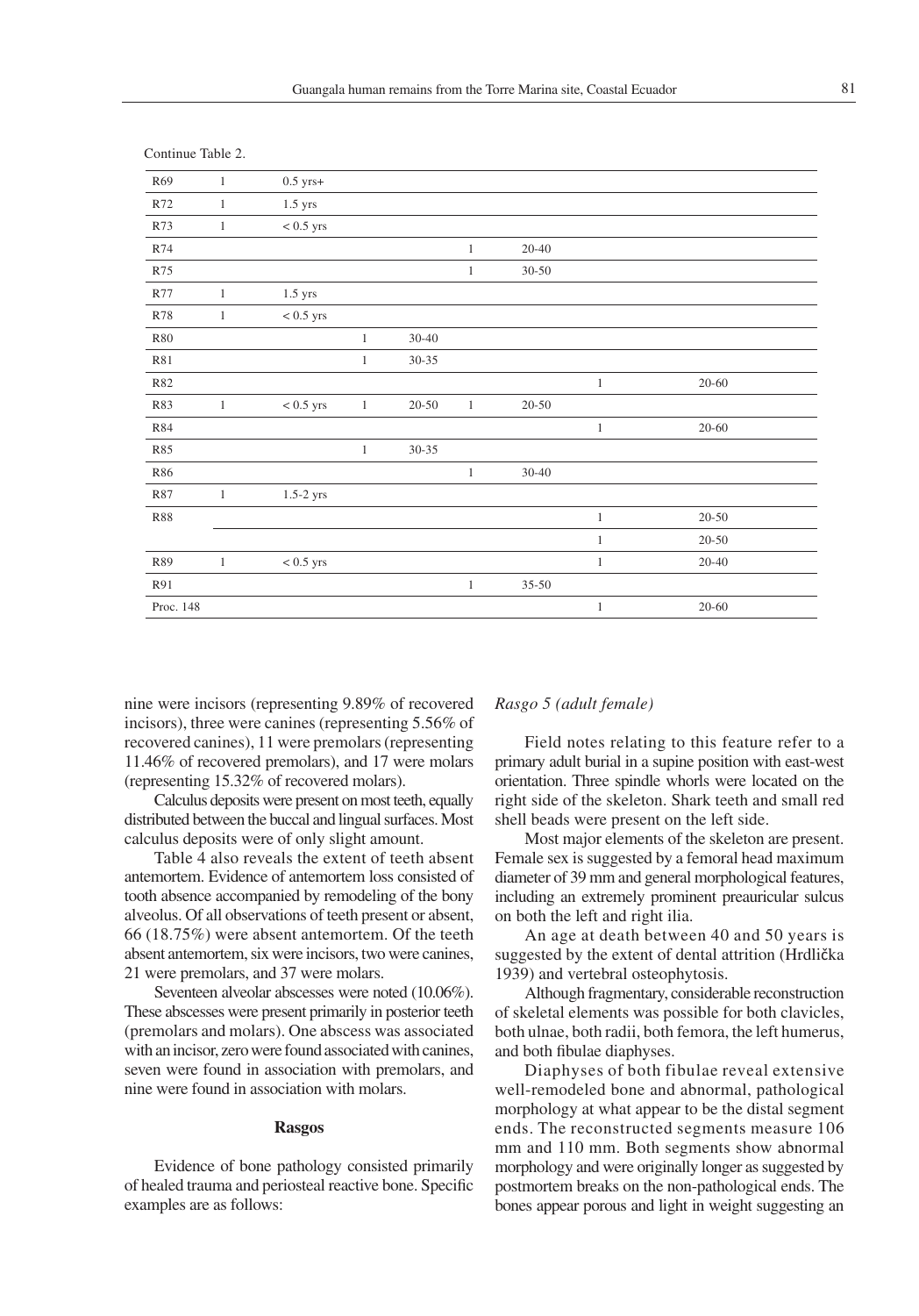| ı |  |
|---|--|
| ı |  |
|   |  |
|   |  |

|                            |                          |                   |         |                 |                          | Table 3. Deciduous Teeth from Torre Marina.<br>Dentición de leche de Torre Marina. |                 |                          |                          |           |                  |                          |
|----------------------------|--------------------------|-------------------|---------|-----------------|--------------------------|------------------------------------------------------------------------------------|-----------------|--------------------------|--------------------------|-----------|------------------|--------------------------|
|                            |                          |                   |         |                 |                          |                                                                                    | Buccal calculus |                          |                          |           | Lingual calculus |                          |
| Tooth                      | Present                  | Absent Antemortem | Caries  | Alveolar Abcess | S Buccal                 | M Buccal                                                                           | L Buccal        | <b>Total Buccal</b>      | <b>S</b> Lingual         | M Lingual | L Lingual        | Total Lingual            |
| Ril                        | $\mathcal{L}$            | $\circ$           | $\circ$ | $\circ$         |                          | $\circ$                                                                            | $\circ$         |                          |                          | $\circ$   | $\circ$          |                          |
| Ri2                        | $\sim$                   | $\circ$           | $\circ$ | $\circ$         | $\overline{\phantom{0}}$ | $\circ$                                                                            | $\circ$         | $\overline{\phantom{0}}$ | $\overline{\phantom{a}}$ | $\circ$   | $\circ$          | $\overline{\phantom{0}}$ |
| Rc1                        | $\sim$                   | $\circ$           | $\circ$ | $\circ$         | $\circ$                  | $\circ$                                                                            | $\circ$         | $\circ$                  | $\circ$                  | $\circ$   | $\circ$          | $\circ$                  |
| R <sub>m</sub> 1           | $\mathcal{L}$            | $\circ$           | $\circ$ | $\circ$         |                          | $\circ$                                                                            | $\circ$         | ÷                        |                          | $\circ$   | $\circ$          |                          |
| R <sub>m2</sub>            | $\mathbb{C}^1$           | $\circ$           | $\circ$ | $\circ$         | $\overline{\phantom{0}}$ | $\circ$                                                                            | $\circ$         |                          |                          | $\circ$   | $\circ$          |                          |
|                            |                          |                   |         |                 |                          |                                                                                    |                 |                          |                          |           |                  |                          |
| Lil                        | 3                        | $\circ$           | $\circ$ | $\circ$         | $\overline{ }$           | $\circ$                                                                            | $\circ$         | $\overline{ }$           | $\overline{\phantom{a}}$ | $\circ$   | $\circ$          | $\overline{\phantom{a}}$ |
| Li2                        | $\epsilon$               | $\circ$           | $\circ$ | $\circ$         | $\overline{\phantom{a}}$ | $\circ$                                                                            | $\circ$         |                          |                          | $\circ$   | $\circ$          | $\overline{\phantom{0}}$ |
| $_{\rm Lcl}$               | $\mathcal{L}$            | $\circ$           | $\circ$ | $\circ$         | $\circ$                  | $\circ$                                                                            | $\circ$         | $\circ$                  | $\circ$                  | $\circ$   | $\circ$          | $\circ$                  |
| $\mathop{\rm Lm}\nolimits$ | $\mathcal{L}$            | $\circ$           | $\circ$ | $\circ$         | $\overline{\phantom{0}}$ | $\circ$                                                                            | $\circ$         | $\overline{ }$           | $\overline{\phantom{a}}$ | $\circ$   | $\circ$          | $\overline{\phantom{0}}$ |
| ${\rm Lm}2$                | $\mathcal{L}$            | $\circ$           | $\circ$ | $\circ$         |                          | $\circ$                                                                            | $\circ$         |                          |                          | $\circ$   | $\circ$          |                          |
|                            |                          |                   |         |                 |                          |                                                                                    |                 |                          |                          |           |                  |                          |
| Ri1                        | $\sim$                   | $\circ$           | $\circ$ | $\circ$         | $\overline{\phantom{a}}$ | $\circ$                                                                            | $\circ$         | $\overline{\phantom{0}}$ | $\overline{\phantom{0}}$ | $\circ$   | $\circ$          | $\overline{\phantom{0}}$ |
| Ri2                        | $\mathcal{L}$            | $\circ$           | $\circ$ | $\circ$         | $\overline{\phantom{0}}$ | $\circ$                                                                            | $\circ$         | $\overline{\phantom{0}}$ | $\overline{\phantom{0}}$ | $\circ$   | $\circ$          | $\overline{\phantom{a}}$ |
| Rc1                        | $\overline{\phantom{0}}$ | $\circ$           | $\circ$ | $\circ$         | $\circ$                  | $\circ$                                                                            | $\circ$         | $\circ$                  | $\circ$                  | $\circ$   | $\circ$          | $\circ$                  |
| $\rm Rm1$                  | 4                        | $\circ$           | $\circ$ | $\circ$         |                          | $\circ$                                                                            | $\circ$         | $\overline{\phantom{0}}$ |                          | $\circ$   | $\circ$          |                          |
| Rm <sub>2</sub>            | $\sim$                   | $\circ$           | $\circ$ | $\circ$         | $\overline{\phantom{a}}$ | $\circ$                                                                            | $\circ$         | $\overline{\phantom{a}}$ | $\overline{\phantom{a}}$ | $\circ$   | $\circ$          | $\overline{\phantom{a}}$ |
|                            |                          |                   |         |                 |                          |                                                                                    |                 |                          |                          |           |                  |                          |
| Li1                        | $\sim$                   | $\circ$           | $\circ$ | $\circ$         | $\overline{\phantom{a}}$ | $\circ$                                                                            | $\circ$         | $\overline{\phantom{0}}$ |                          | $\circ$   | $\circ$          | $\overline{\phantom{0}}$ |
| Li2                        | $\overline{\phantom{0}}$ | $\circ$           | $\circ$ | $\circ$         | $\overline{\phantom{a}}$ | $\circ$                                                                            | $\circ$         |                          | $\overline{\phantom{0}}$ | $\circ$   | $\circ$          | $\overline{\phantom{0}}$ |
| $_{\rm Lcl}$               | $\overline{\phantom{0}}$ | $\circ$           | $\circ$ | $\circ$         | $\circ$                  | $\circ$                                                                            | $\circ$         | $\circ$                  | $\circ$                  | $\circ$   | $\circ$          | $\circ$                  |
| $\mathop{\rm Lm}\nolimits$ | 3                        | $\circ$           | $\circ$ | $\circ$         | $\circ$                  | $\circ$                                                                            | $\circ$         | $\circ$                  | $\circ$                  | $\circ$   | $\circ$          | $\circ$                  |
| ${\rm Ln2}$                | $\mathbb{C}^1$           | $\circ$           | $\circ$ | $\circ$         | $\overline{\phantom{a}}$ | $\circ$                                                                            | $\circ$         |                          |                          | $\circ$   | $\circ$          |                          |
| Totals                     | 43                       | $\circ$           | $\circ$ | $\circ$         | 15                       | $\circ$                                                                            | $\circ$         | $\overline{15}$          | $\overline{15}$          | $\circ$   | $\circ$          | $\overline{15}$          |
| $\mathcal{C}$              | 100,00                   | 0,00              | 0,00    | 0,00            | 34,88                    | 0,00                                                                               | 0,00            | 34,88                    | 34,88                    | 0,00      | 0,00             | 34,88                    |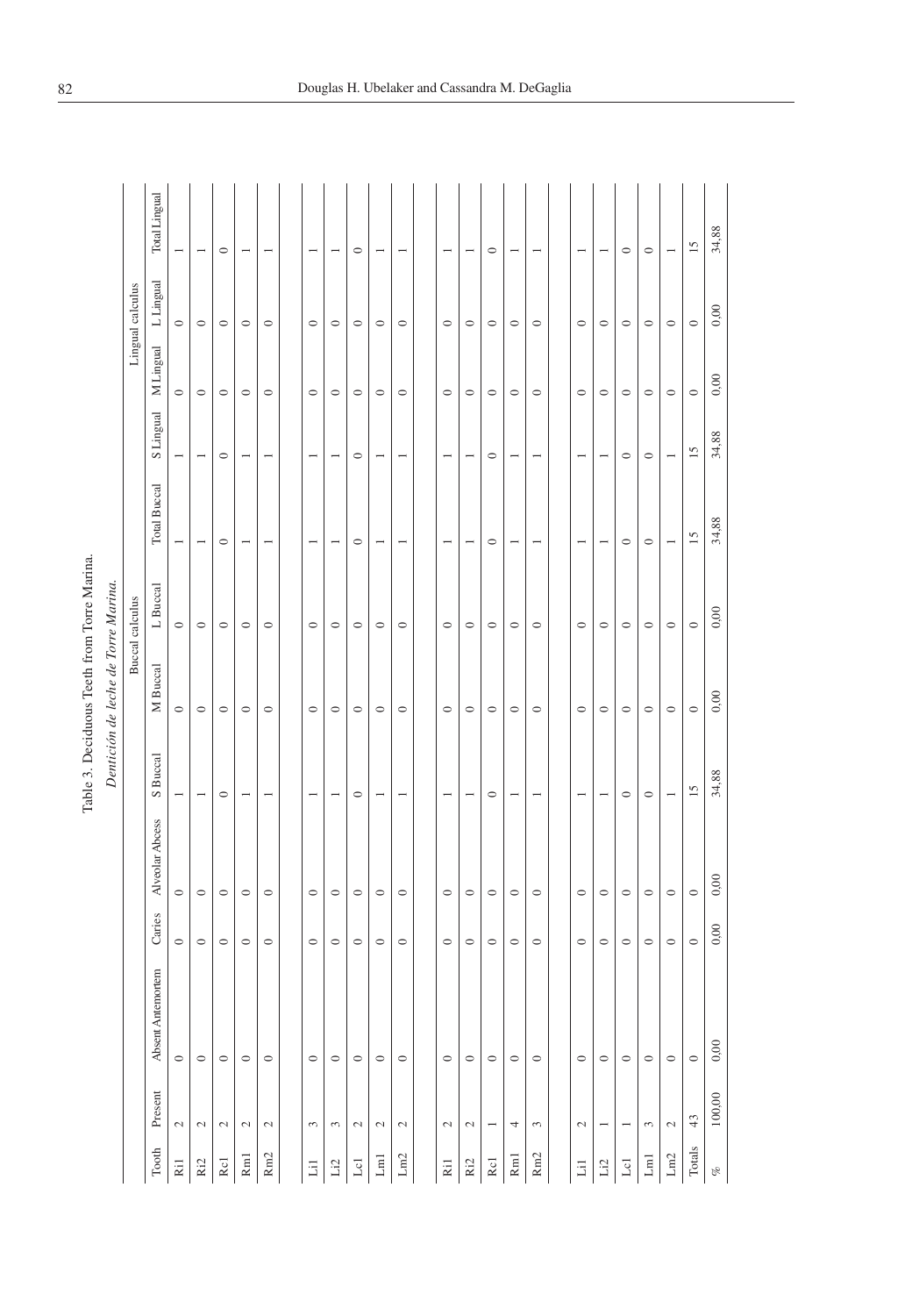| Tooth            | Present          | Absent<br>Antemortem | Caries           | Alveolar<br>Abscess | $\mathbf S$<br><b>Buccal</b> | M<br>Buccal      | L<br>Buccal      | Total<br>Buccal  | $\mathbf S$<br>Lingual | M<br>Lingual     | L<br>Lingual     | Total<br>Lingual |
|------------------|------------------|----------------------|------------------|---------------------|------------------------------|------------------|------------------|------------------|------------------------|------------------|------------------|------------------|
| RI1              | 16               | $\boldsymbol{0}$     | 3                | $\boldsymbol{0}$    | 16                           | $\boldsymbol{0}$ | $\boldsymbol{0}$ | 16               | 16                     | $\boldsymbol{0}$ | $\boldsymbol{0}$ | 16               |
| RI <sub>2</sub>  | 16               | $\mathbf{1}$         | $\boldsymbol{0}$ | $\boldsymbol{0}$    | 15                           | $1\,$            | $\boldsymbol{0}$ | 16               | 15                     | $\mathbf{1}$     | $\boldsymbol{0}$ | 16               |
| RC1              | 16               | $\boldsymbol{0}$     | $\sqrt{2}$       | $\boldsymbol{0}$    | 15                           | $1\,$            | $\boldsymbol{0}$ | 16               | 16                     | $\boldsymbol{0}$ | $\boldsymbol{0}$ | 16               |
| RPM1             | 16               | $\boldsymbol{0}$     | $\sqrt{2}$       | $\boldsymbol{0}$    | 15                           | $\mathbf{1}$     | $\boldsymbol{0}$ | 16               | 15                     | $\mathbf{1}$     | $\boldsymbol{0}$ | 16               |
| RPM <sub>2</sub> | 10               | $\mathbf{1}$         | $\boldsymbol{0}$ | $\boldsymbol{0}$    | 10                           | $\boldsymbol{0}$ | $\boldsymbol{0}$ | 10               | 10                     | $\boldsymbol{0}$ | $\boldsymbol{0}$ | 10               |
| RM1              | 8                | $\mathbf{1}$         | $\mathbf{1}$     | $\boldsymbol{0}$    | $\boldsymbol{7}$             | $\mathbf{1}$     | $\mathbf{1}$     | 9                | $\boldsymbol{7}$       | $\boldsymbol{0}$ | $\boldsymbol{0}$ | $\boldsymbol{7}$ |
| RM <sub>2</sub>  | 6                | $\mathbf{1}$         | $\boldsymbol{0}$ | $\mathbf{1}$        | 6                            | $\boldsymbol{0}$ | $\mathbf{1}$     | $\boldsymbol{7}$ | 5                      | $\boldsymbol{0}$ | $\boldsymbol{0}$ | 5                |
| RM3              | 12               | $\mathbf{1}$         | $\sqrt{2}$       | $\mathbf{1}$        | 11                           | $\boldsymbol{0}$ | $\boldsymbol{0}$ | 11               | 11                     | $\boldsymbol{0}$ | $\boldsymbol{0}$ | 11               |
|                  |                  |                      |                  |                     |                              |                  |                  |                  |                        |                  |                  |                  |
| LI               | 11               | $\boldsymbol{0}$     | $\mathbf{1}$     | $\boldsymbol{0}$    | 11                           | $\boldsymbol{0}$ | $\boldsymbol{0}$ | 11               | 11                     | $\boldsymbol{0}$ | $\boldsymbol{0}$ | 11               |
| LI <sub>2</sub>  | 9                | $\boldsymbol{0}$     | $\sqrt{2}$       | $\boldsymbol{0}$    | $\,$ 8 $\,$                  | $1\,$            | $\boldsymbol{0}$ | $\overline{9}$   | $\overline{9}$         | $\boldsymbol{0}$ | $\boldsymbol{0}$ | 9                |
| LC1              | 16               | $\boldsymbol{0}$     | $\boldsymbol{0}$ | $\boldsymbol{0}$    | 16                           | $\boldsymbol{0}$ | $1\,$            | 17               | 15                     | $\boldsymbol{0}$ | $\boldsymbol{0}$ | 15               |
| LPM1             | 11               | $\,1\,$              | $\sqrt{2}$       | $\boldsymbol{0}$    | 10                           | $1\,$            | $\boldsymbol{0}$ | 11               | 10                     | $\,1\,$          | $\boldsymbol{0}$ | 11               |
| LPM <sub>2</sub> | 11               | $\sqrt{2}$           | $\mathfrak{Z}$   | $\boldsymbol{0}$    | 11                           | $\boldsymbol{0}$ | $\boldsymbol{0}$ | 11               | 11                     | $\boldsymbol{0}$ | $\boldsymbol{0}$ | 11               |
| LM1              | 14               | $\sqrt{2}$           | $\mathbf{1}$     | $\boldsymbol{0}$    | 13                           | $\mathbf{1}$     | $\boldsymbol{0}$ | 14               | 14                     | $\boldsymbol{0}$ | $\boldsymbol{0}$ | 14               |
| LM <sub>2</sub>  | $\boldsymbol{7}$ | $\sqrt{2}$           | $\sqrt{2}$       | $\boldsymbol{0}$    | $\tau$                       | $\boldsymbol{0}$ | $\boldsymbol{0}$ | $\tau$           | $\boldsymbol{7}$       | $\boldsymbol{0}$ | $\boldsymbol{0}$ | $\boldsymbol{7}$ |
| LM3              | $\boldsymbol{9}$ | $\,1\,$              | $\,1$            | $\boldsymbol{0}$    | $\,$ 8 $\,$                  | $\boldsymbol{0}$ | $\,1\,$          | 9                | $\,$ 8 $\,$            | $\boldsymbol{0}$ | $\boldsymbol{0}$ | $\,$ 8 $\,$      |
|                  |                  |                      |                  |                     |                              |                  |                  |                  |                        |                  |                  |                  |
| RI1              | 13               | $\boldsymbol{2}$     | $\mathbf{1}$     | $\boldsymbol{0}$    | 13                           | $\boldsymbol{0}$ | $\boldsymbol{0}$ | 13               | 13                     | $\boldsymbol{0}$ | $\boldsymbol{0}$ | 13               |
| RI <sub>2</sub>  | 12               | $\boldsymbol{0}$     | $\mathbf{1}$     | $\boldsymbol{0}$    | 10                           | $\mathbf{1}$     | $\boldsymbol{0}$ | 11               | 10                     | $\mathbf{1}$     | $\boldsymbol{0}$ | 11               |
| RC1              | 13               | $\sqrt{2}$           | $\mathbf{1}$     | $\boldsymbol{0}$    | 13                           | $\mathbf{0}$     | $\mathbf{1}$     | 14               | 12                     | $\boldsymbol{0}$ | $\boldsymbol{0}$ | 12               |
| RPM1             | 16               | $\mathfrak{Z}$       | $\sqrt{2}$       | $\mathbf{1}$        | 16                           | $\boldsymbol{0}$ | $\boldsymbol{0}$ | 16               | 16                     | $\boldsymbol{0}$ | $\boldsymbol{0}$ | 16               |
| RPM <sub>2</sub> | 14               | 6                    | $\mathbf{1}$     | $\sqrt{2}$          | 14                           | $\boldsymbol{0}$ | $\boldsymbol{0}$ | 14               | 14                     | $\boldsymbol{0}$ | $\boldsymbol{0}$ | 14               |
| RM1              | 15               | 3                    | $\overline{4}$   | $\boldsymbol{0}$    | 15                           | $\boldsymbol{0}$ | $\boldsymbol{0}$ | 15               | 15                     | $\boldsymbol{0}$ | $\boldsymbol{0}$ | 15               |
| RM <sub>2</sub>  | 10               | 6                    | $\boldsymbol{0}$ | $\mathbf{1}$        | $\,$ 8 $\,$                  | $\sqrt{2}$       | $\boldsymbol{0}$ | 10               | $\,$ 8 $\,$            | $\sqrt{2}$       | $\boldsymbol{0}$ | $10$             |
| RM3              | 10               | 5                    | $\sqrt{2}$       | $\mathbf{2}$        | 9                            | $\boldsymbol{0}$ | $\boldsymbol{0}$ | 9                | 9                      | $\boldsymbol{0}$ | $\boldsymbol{0}$ | 9                |
|                  |                  |                      |                  |                     |                              |                  |                  |                  |                        |                  |                  |                  |
| LI               | $\tau$           | 3                    | $\mathbf{1}$     | $\mathbf{1}$        | $\boldsymbol{7}$             | $\boldsymbol{0}$ | $\boldsymbol{0}$ | $\tau$           | $\tau$                 | $\boldsymbol{0}$ | $\boldsymbol{0}$ | $\boldsymbol{7}$ |
| LI <sub>2</sub>  | $\tau$           | $\boldsymbol{0}$     | $\boldsymbol{0}$ | $\boldsymbol{0}$    | 6                            | $\boldsymbol{0}$ | $\boldsymbol{0}$ | 6                | 6                      | $\boldsymbol{0}$ | $\boldsymbol{0}$ | 6                |
| LC1              | $\boldsymbol{9}$ | $\boldsymbol{0}$     | $\boldsymbol{0}$ | $\boldsymbol{0}$    | 9                            | $\boldsymbol{0}$ | $\boldsymbol{0}$ | 9                | 9                      | $\boldsymbol{0}$ | $\boldsymbol{0}$ | 9                |
| LPM1             | 10               | 3                    | $\mathbf{1}$     | $\mathbf{1}$        | 10                           | $\boldsymbol{0}$ | $\boldsymbol{0}$ | 10               | 10                     | $\boldsymbol{0}$ | $\boldsymbol{0}$ | 10               |
| LPM <sub>2</sub> | $\,$ 8 $\,$      | $\mathfrak s$        | $\boldsymbol{0}$ | 3                   | $\,$ 8 $\,$                  | $\boldsymbol{0}$ | $\boldsymbol{0}$ | 8                | 8                      | $\boldsymbol{0}$ | $\boldsymbol{0}$ | $\,$ 8 $\,$      |
| LM1              | 6                | $\tau$               | $\boldsymbol{0}$ | $\mathfrak{2}$      | 6                            | $\boldsymbol{0}$ | $\boldsymbol{0}$ | 6                | 6                      | $\boldsymbol{0}$ | $\boldsymbol{0}$ | 6                |
| LM <sub>2</sub>  | $\tau$           | $\sqrt{5}$           | $\mathfrak{Z}$   | $\mathfrak{2}$      | 6                            | $\boldsymbol{0}$ | $\boldsymbol{0}$ | 6                | 6                      | $\boldsymbol{0}$ | $\boldsymbol{0}$ | 6                |
| LM3              | $\boldsymbol{7}$ | 3                    | $\,1$            | $\boldsymbol{0}$    | $\tau$                       | $\boldsymbol{0}$ | $\boldsymbol{0}$ | $\tau$           | $\boldsymbol{7}$       | $\boldsymbol{0}$ | $\boldsymbol{0}$ | $\tau$           |
| Totals           | 352              | 66                   | 40               | 17                  | 336                          | 10               | 5                | 351              | 336                    | 6                | $\boldsymbol{0}$ | 342              |
| $\%$             | 85,56            | 13,87                | 11,36            | 10,06               | 95,45                        | 2,84             | 1,42             | 99,72            | 95,45                  | 1,70             | 0,00             | 97,16            |

Table 4. Permanent Teeth from Torre Marina. *Dentición permanente de Torre Marina.*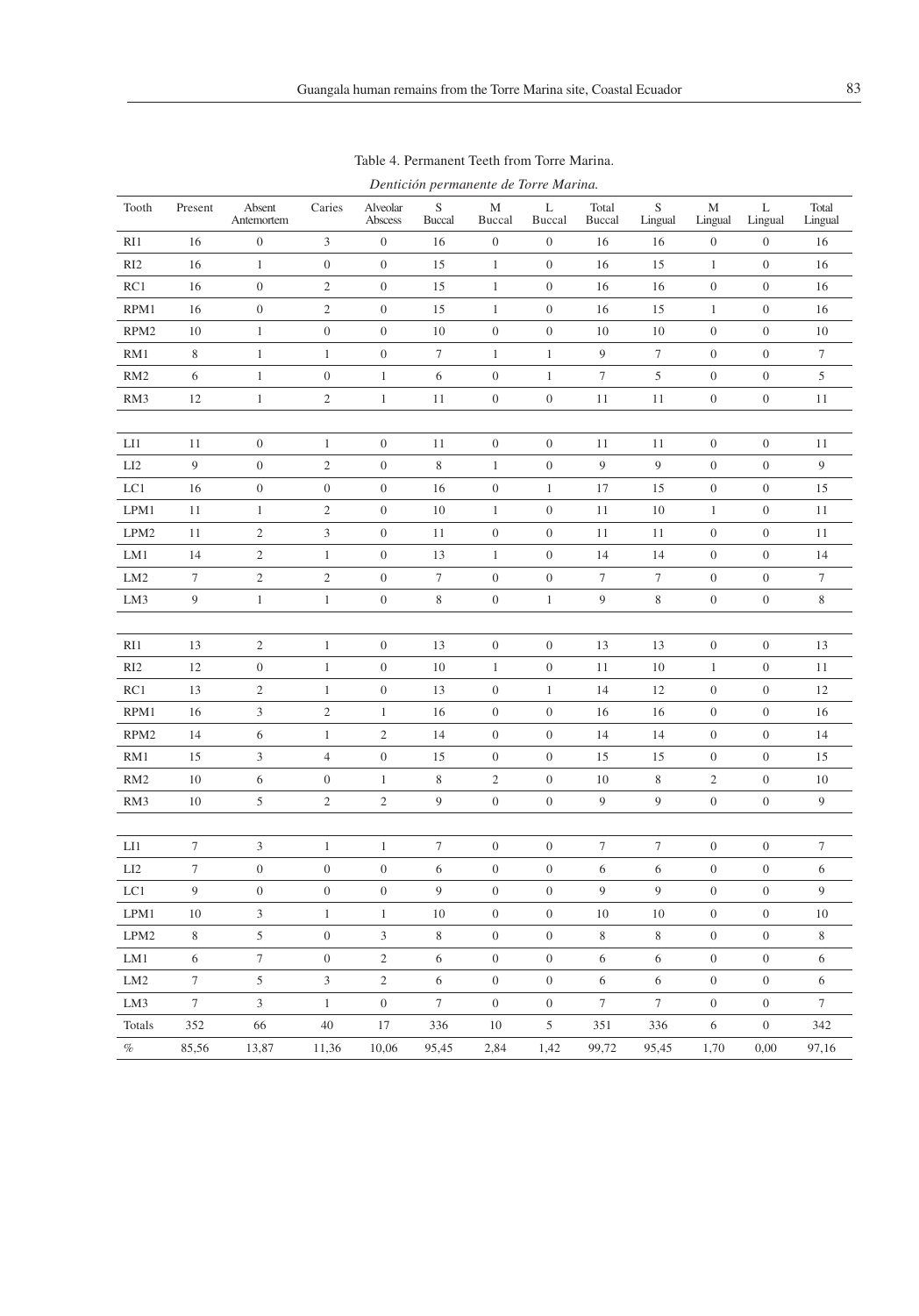osteoporotic condition. The most likely interpretation of the missing distal ends accompanied by osteoporosis and well-remodeled bone at the ends of the segments is antemortem amputation. The evidence suggests antemortem amputation of both lower limbs in the area of the distal fibulae slightly above the ankle area. The coastal location of the site and the presence of shark teeth associated with the burial suggest that antemortem shark injury should be considered.

#### *Rasgo 7 (adult male)*

Elements of both arms, both legs, the axial skeleton, pelvis, and the hands and feet of the skeleton are represented. A narrow sciatic notch on the left innominate, lack of a preauricular sulcus, and a femoral head diameter of 49 mm indicate male sex. An age at death between 25 - 30 years is suggested by the extent of dental attrition. Bone pathology consists of well-remodeled reactive bone on both fibulae diaphyses and the left tibia diaphysis, concentrated on the distal halves of the bones.

# *Rasgo 11 (adult female)*

Both first metatarsals and associated proximal foot phalanges display alterations associated with hyperdorsiflexion of the toe, probably resulting from habitual kneeling.

### *Rasgo 43 (adult female)*

The left distal humerus displays extensive arthritic alteration likely associated with antemortem trauma. In addition, the left third metatarsal and one proximal foot phalanx present extensive alterations associated with hyperdorsiflexion of the toes probably resulting from a habitual kneeling posture.

#### *Rasgo 48 (adult female)*

Alterations relating to hyperdorsiflexion of the toes probably resulting from a habitual kneeling posture are present on the first left metatarsal.

## *Rasgo 54 (adult male)*

One proximal and one middle hand phalanx are fused together with the middle phalanx displaced toward the posterior. The alteration is well-remodeled and likely results from trauma.

### *Rasgo 84 (adult of unknown sex)*

A femoral fragment presents evidence of very well remodeled reactive bone.

Examples of vertebral osteophytosis and other agerelated alterations were present but not listed individually above. No examples of porotic hyperostosis or cribra orbitalia were present. The fragmentary nature of the remains precluded accurate estimates of living stature.

Three adult females in the Torre Marina sample presented alterations on the metatarsals and proximal foot phalanges suggesting a habitual kneeling posture. Such alterations were first reported in Ecuador from the Ayalán (Late Integration) skeletal sample in Guayas Province (Ubelaker 1981). In the Ayalán sample the alterations also appeared to be associated with adult females with interpretation centering on a kneeling posture during food preparation (Ubelaker 1979, 1985). A similar interpretation seems likely with the foot bone alterations discovered in the Torre Marina sample.

# **Discussion**

The new data revealed in the Torre Marina sample analysis can best be interpreted in the context of previously published comparative data on health and demography from Ecuador. Table 5 presents the chronological sequence of published large skeletal samples from Ecuador including the Torre Marina population. These coastal and highland samples range chronologically from the preceramic Santa Elena complex (8250-6600 BP) to the Convento de San Francisco in Quito as recent as 100-10 BP. Such geographical and temporal depth provides rich comparative context and reveals key trends in the evolution of morbidity and mortality within Ecuador.

# **Trauma**

Evidence of antemortem trauma was confined to four bones from two adult individuals, one male and one female. All examples displayed extensive remodeling suggesting the traumatic event occurred many years prior to death. This suggests a ratio of bones with trauma to the number of adults in the sample of 4:55 or 7.27%. Comparative data ratios of bones with trauma to the number of adults in a sample population are presented in Figure 2.

#### **Periosteal lesions**

Four bones presented evidence of well-remodeled periosteal lesions. Three of these originated from Rasgo 7, an adult male and one from Rasgo 84, an adult of unknown sex. These examples suggest a ratio of bones with periosteal lesions to the number of adults of 4:55 or 7.27%. The ratio of bones with periosteal lesions to the total number of individuals is 4:79 or 5.06%.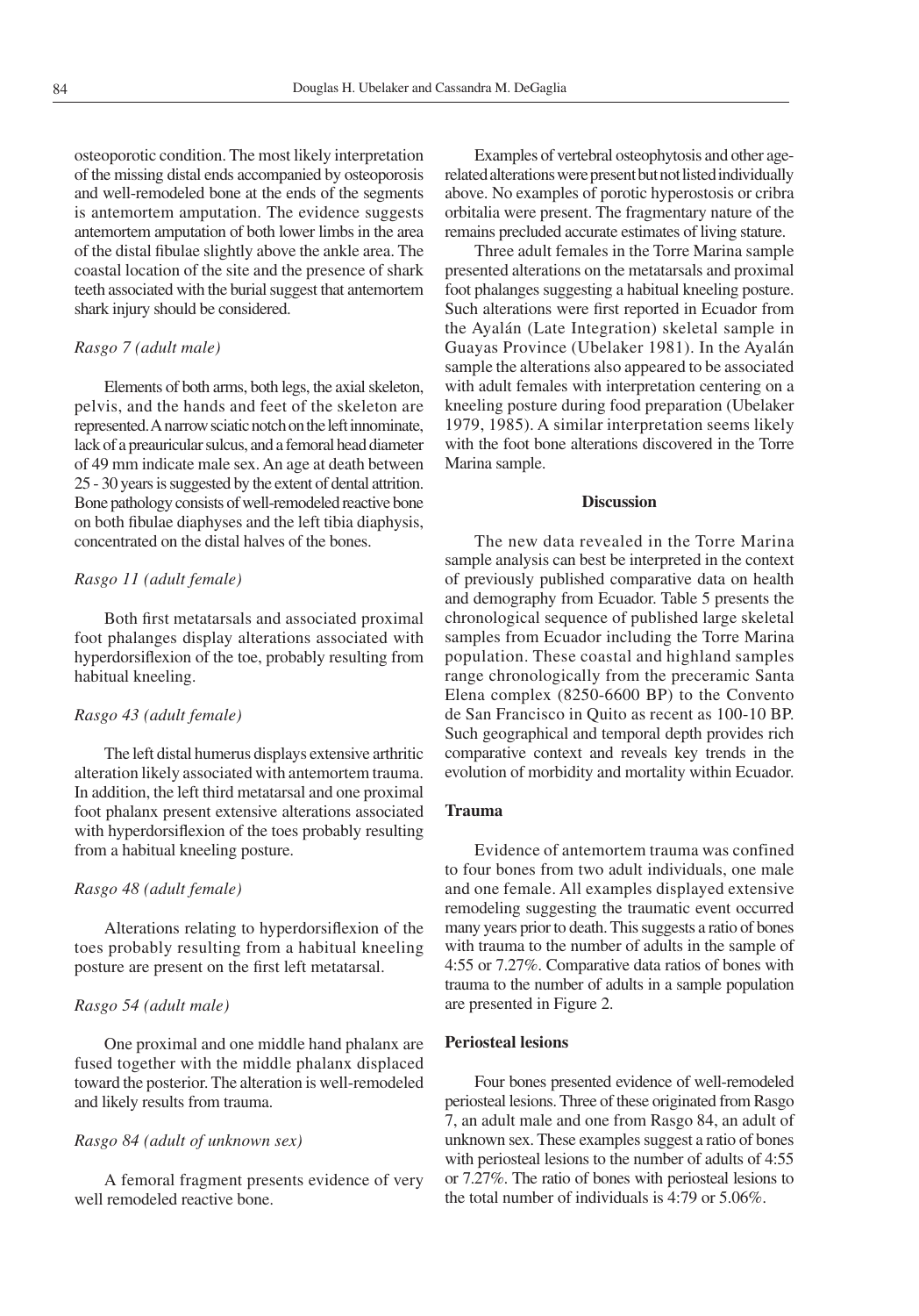|                 | <b>Site</b>                  | No. of Samples                             | Date              | Location   | Culture        |
|-----------------|------------------------------|--------------------------------------------|-------------------|------------|----------------|
| Preceramic      | Santa Elena complex          | 192                                        | 8250 - 6600 BP    | Guayas     | Vegas complex  |
| Early Formative | Real Alto                    | 100                                        | 3400 - 1500 BCE   | Guayas     | Valdivia       |
| Intermediate    | Cotocollao                   | 199                                        | 1000 - 500 BCE    | Pichincha  | Cotocollao     |
| Precontact      | La Libertad (OGSE-46)        | 24                                         | 900 - 200 BCE     | Guayas     | Engoroy        |
|                 | Early La Tolita              | $\overline{7}$                             | 600 - 200 BCE     | Esmeraldas | Early Tolita   |
|                 | Cumbayá                      | 20                                         | 400 BCE - 100 CE  | Pichincha  | Cumbayá        |
|                 | OGSE-MA-172                  | 30                                         | <b>100 BCE</b>    | Guayas     | Guangala       |
|                 | Classic La Tolita            | 20                                         | 200 BCE - 90 CE   | Esmeraldas | Classic Tolita |
|                 | Late La Tolita               | 54                                         | 90-400 CE         | Esmeraldas | Late Tolita    |
| Late Precontact | Ayalán (non-urn)             | 51                                         | 500 BCE - 1155 CE | Guayas     | Milagro        |
|                 | La Florida                   | 76                                         | 340 CE            | Pichincha  | Chaupicruz     |
|                 | Agua Blanca                  | $\tau$                                     | 800 - 1500 CE     | Manabi     | Manteno        |
|                 | Torre Marina                 | 79                                         | 600 - 1000 CE     | Guayas     | Guangala       |
|                 | Ayalán (urn)                 | 384                                        | 730 - 1730 CE     | Guayas     | Milagro        |
| Early Historic  | Convento de San<br>Francisco | Hallway: 60                                | 1500 - 1570 CE    | Pichincha  | Historic       |
|                 | Santo Dominigo               | 46                                         | 1500 - 1650 CE    | Pichincha  | Historic       |
|                 | Convento de San              | Strata cut, upper level : 74               | 1540 - 1650 CE    | Pichincha  | Historic       |
|                 | Francisco                    | Strata cut, lower level: 46                | 1580 - 1700 CE    | Pichincha  | Historic       |
|                 |                              | Atrium: 19                                 | 1600 - 1725 CE    | Pichincha  | Historic       |
| Late Historic   | Convento de San Fracisco     | Church: 119                                | 1535 - 1858 CE    | Pichincha  | Historic       |
|                 |                              | Superficial collection, lower<br>level: 52 | 1670 - 1709 CE    | Pichincha  | Historic       |
|                 |                              | Main cloister: 33                          | 1730 - 1858 CE    | Pichincha  | Historic       |
|                 |                              | Superfcial collection, upper<br>level: 21  | 1770 - 1890 CE    | Pichincha  | Historic       |
|                 |                              | Boxes: 33                                  | 1850 - 1940 CE    | Pichincha  | Historic       |
|                 |                              |                                            |                   |            |                |

Table 5. Chronological large published samples from Ecuador.

*Muestras del Ecuador publicadas en orden cronológico.* 



Figure 2. Temporal change in the ratio of bones with trauma to the number of adults. *Cambio temporal en la proporción de huesos con trauma con el número de adultos.*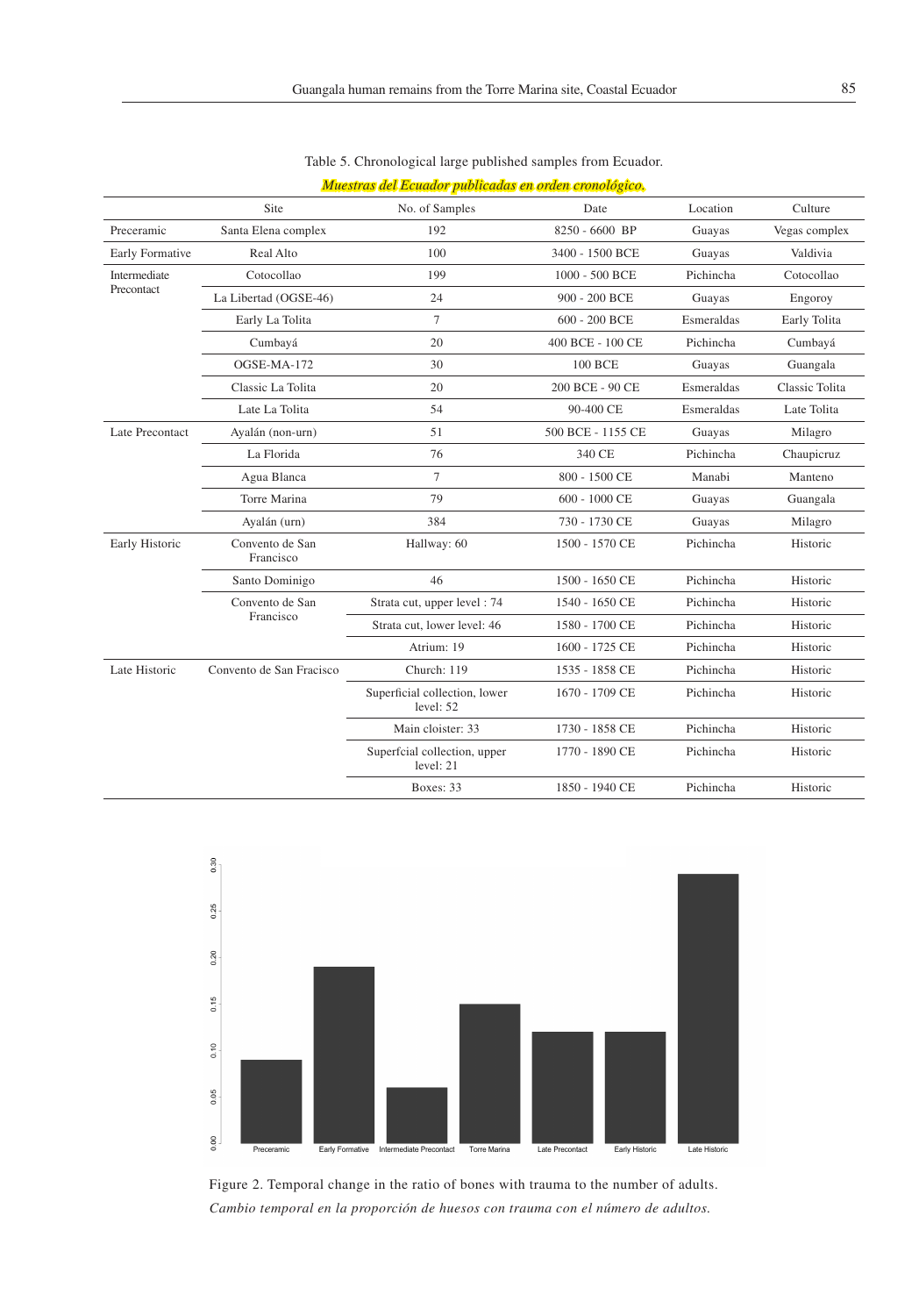## **Porotic hyperostosis**

No examples of porotic hyperostosis of the cranial vault or the related condition of cribra orbitalia were noted. While this could reflect the fragmentation of the sample and the resulting difficulty in making such observations, the absence is noteworthy. The only other published Guangala sample (OGSE-MA-172) revealed a very high prevalence of porotic hyperostosis. Interpretation of the elevated levels of porotic hyperostosis at OGSE-MA-172 centered on anemia produced by hookworm infestation (Ubelaker 1992b). Lack of this condition in the Torre Marina sample weakens that argument or suggests the infestation was local and not shared more generally.

## **Dental hypoplasia**

Only two hypoplastic teeth (0.06% of recovered permanent teeth) were found at the Torre Marina site. One from R16, a 30-35 year old male (displaying hypoplastic defects that formed around age 3) and one from R 91, a 35-50 year old female (displaying hypoplastic defects which also formed around 3 years of age). The frequency for this sample is relatively very low for Ecuadorean samples analyzed from all periods (Ubelaker 1992a). These values range from 0.5% in the Late Historic samples to 4.4% in the Late Precontact period. Comparative values for temporal change in the frequency of dental hypoplasia in Ecuador are presented in Figure 3.



Figure 3. Temporal change in the frequency of dental hypoplasia. *Cambio temporal en la frecuencia de hipoplasia dental.*

## **Dental caries**

As noted in Figure 4, the prevalence of dental caries is relatively high, especially compared to other Intermediate Precontact samples. In this sample, a total of 40 carious teeth were recovered. Sixteen carious teeth (40%) were associated with male remains, 19 (47.5%) were associated with female remains, and five (12.5%) were associated with remains of indeterminate sex. No recovered deciduous teeth presented caries. Presence of dental caries relates closely to diet, in particular consumption of maize or other starchy foods (Larsen et al. 1991). Dental caries results from destruction of the tooth surface when bacteria colonize the area. The relatively high values are consistent with a maize-based diet since maize consumption promotes this process (Ubelaker 1992a). Data from other periods revealed in Figure 4 indicate that the relationship of dental caries with maize consumption is complex.

### **Alveolar abscesses**

Alveolar abscesses represent bony lesions in the maxillary or mandibular alveolus associated with teeth. Seven abscesses (41.18%) were observed on male remains and ten (58.82%) were observed on female remains. No abscesses were observed on remains of indeterminate sex or subadults. Abscesses result when the pulp chamber of the tooth is exposed due to destruction by attrition and/or caries. Once the pulp chamber is exposed, bacteria travel from the oral cavity to the root of the tooth and colonize. This bacteria colonization may result in bone destruction.

Figure 5 presents the prevalence of alveolar abscesses for the Torre Marina sample compared to other samples reported for Ecuador and reveals that the prevalence in the Torre Marina sample is the highest reported. Such a high value likely reflects the combined effect of a high prevalence of dental caries, coupled with significant dental attrition.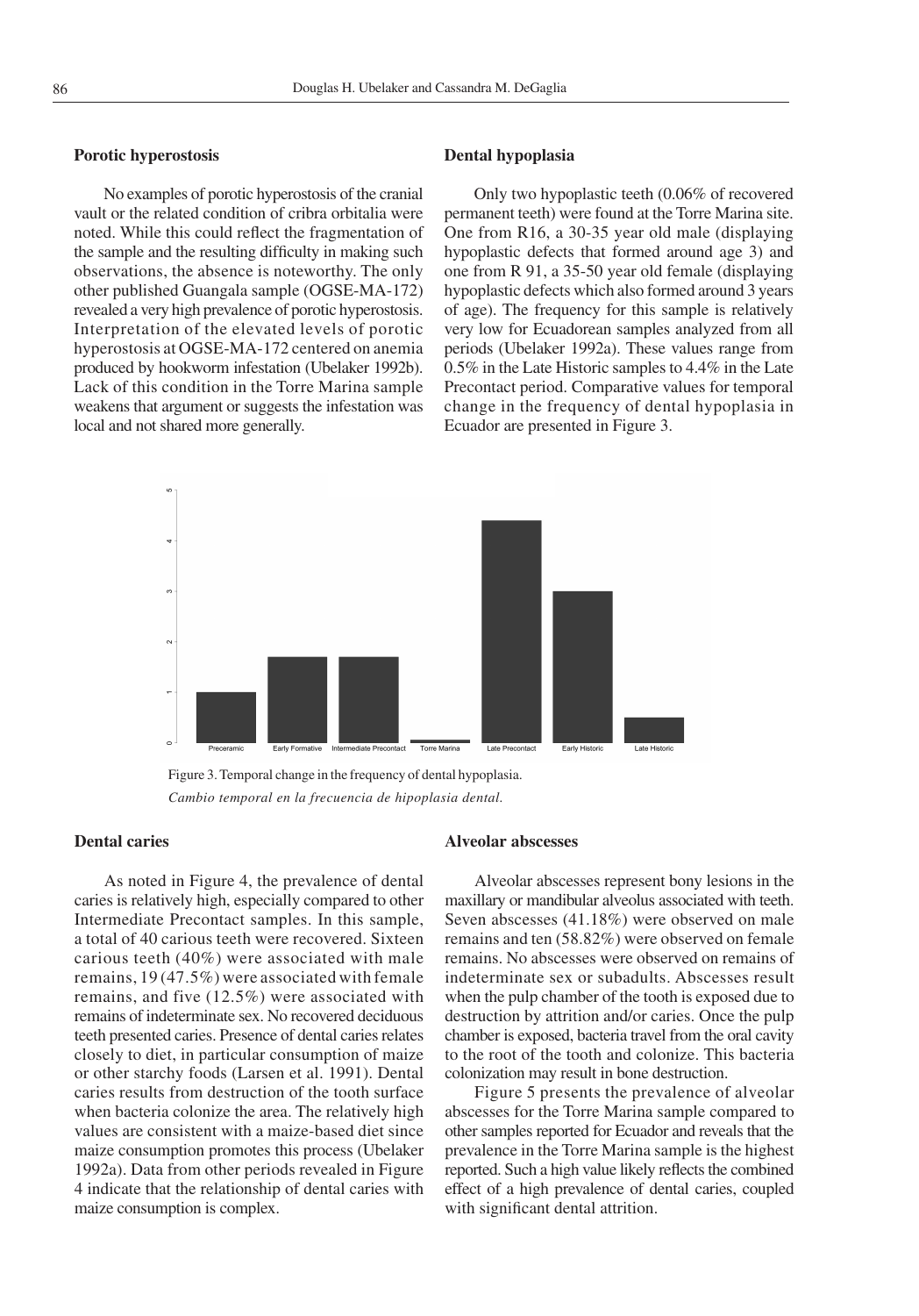

Figure 4. Temporal change in the frequency of dental caries. *Cambio temporal en la frecuencia de caries.*



Figure 5. Temporal change in the frequency of alvealor abscesses. *Cambio temporal en la frecuencia de abcesos alveolares.*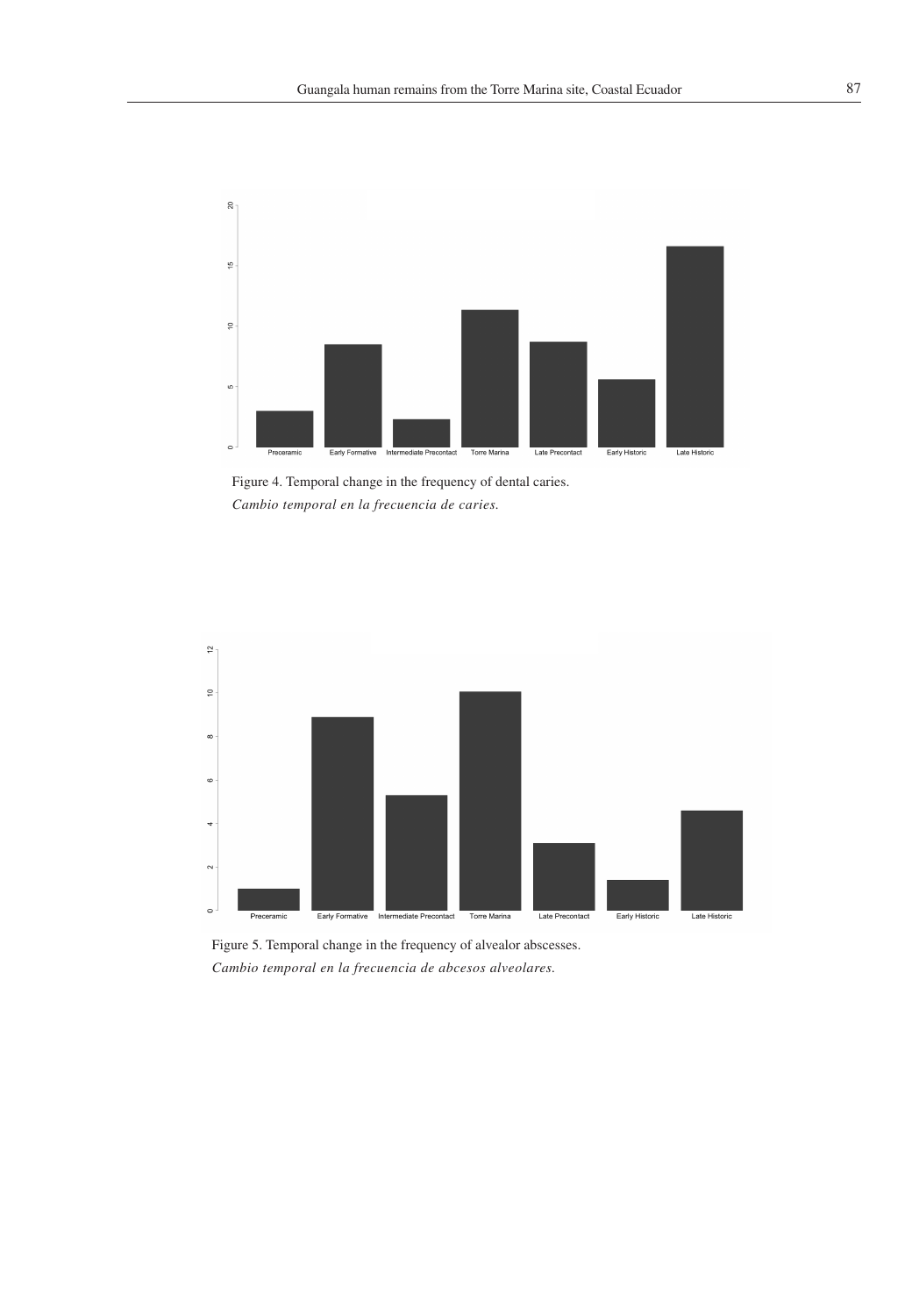### **Antemortem tooth loss**

Antemortem tooth loss is the predictable result of untreated alveolar abscesses if the individual lives long enough. Torre Marina males lost a total of 26 (39.39%) permanent teeth antemortem while females lost a total of 38 (57.57%). The remaining two teeth (3.04%) lost antemortem were from skulls of indeterminate sex. No subadult skulls showed evidence of antemortem permanent tooth loss. The high prevalence of alveolar abscesses in the Torre Marina sample explains the also high prevalence of antemortem tooth loss. Comparative data from Figure 6 reveal that antemortem tooth loss in the Torre Marina sample is the highest value for precontact Ecuador.

### **Life expectancy**

The life table (Table 1) reveals a relatively high life expectancy for the population represented by the Torre Marina sample. Figure 7 presents comparative values of life expectancy at birth. The Torre Marina sample emerges from this comparison with the highest overall life expectancy. Similar high comparative values are revealed in life expectancy at age 5 (Figure 8) with similarly high life expectancy during the Late Precontact. These two figures reflect the comparatively lower infant mortality in the Torre Marina sample.

Figure 9 presents comparative data on life expectancy at age 15. In this comparison, without consideration of subadult mortality, the Torre Marina sample remains among the highest for the precontact samples but considerably lower than reported for the Early Historic. Adult longevity was clearly increasing during the Guangala period reported but did not reach its peak until the early historic period.

## **Conclusions**

Although the Torre Marina sample presented considerable fragmentation, it offers valuable comparative data from the Guangala Phase of the Regional Development/Early Integration Period. These data suggest moderate levels of trauma and relatively low prevalence of periosteal lesions and porotic hyperostosis. In contrast, analysis suggests high levels of dental caries, alveolar abscesses, and antemortem loss of permanent teeth. Life expectancy at birth and at age 15 was comparatively high.

Compared to other samples from prehistoric and historic Ecuador, the population represented by the Torre Marina sample experienced low levels of childhood disease and nutritional issues. Evidence of infection producing periosteal lesions was also minimal for all ages. These indicators suggest relatively good health resulting in high life expectancy.

The negative trends all relate to dental disease, likely linked closely with diet and nutrition, especially maize consumption. The high prevalence of permanent teeth with carious lesions suggests consumption of cariogenic foods. Dental caries coupled with extensive dental occlusal attrition (likely linked to techniques of food preparation) led to a high prevalence of antemortem loss of permanent teeth. Tooth loss reflects extensive dental disease along with elevated adult longevity and life expectancy.



Figure 6. Temporal change in the frequency of antemortem tooth loss. *Cambio temporal en la frecuencia de pérdida dental antemortem*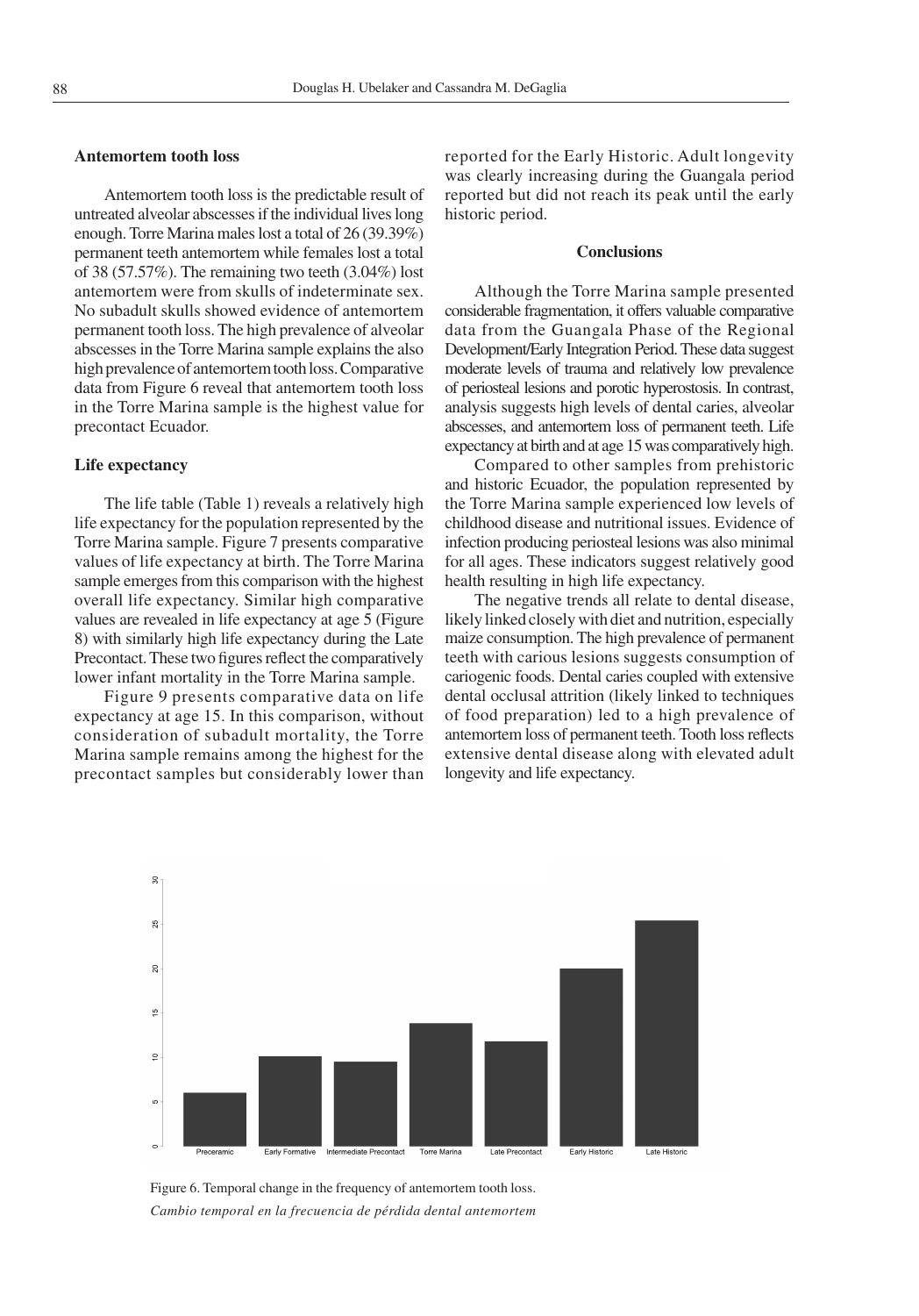

Figure 7. Temporal change in life expectancy at birth. *Cambio temporal en la expectativa de vida al nacer.*



Figure 8. Temporal change in life expectancy at age 5. *Cambio temporal en la expectativa de vida a los 5 años.*



Figure 9. Temporal change in life expectancy at age 15. *Cambio temporal en la expectativa de vida a los 15 años.*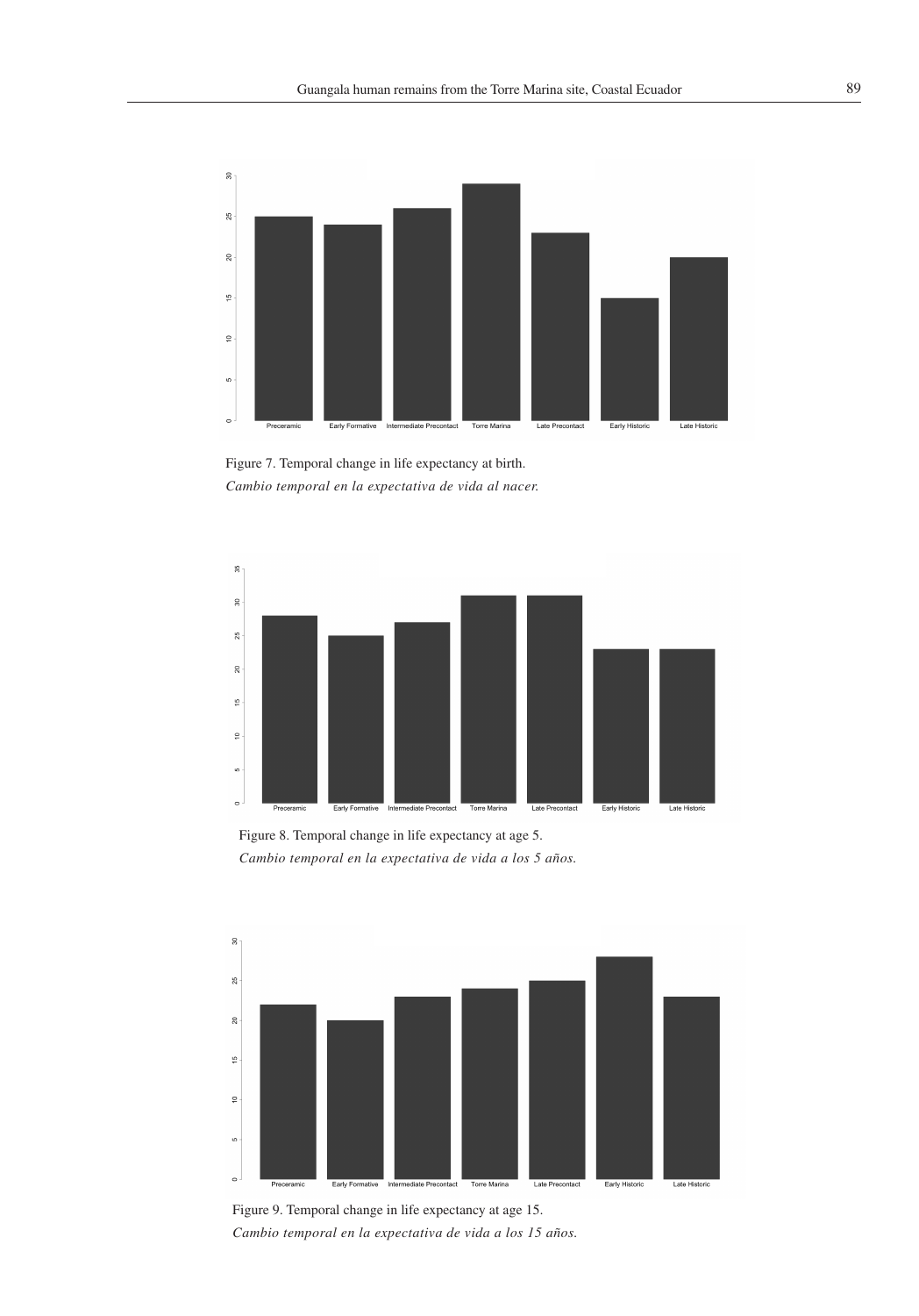These new data provide an important addition to the growing assemblage of information regarding health and disease in ancient Ecuador. The general trend suggests increasing morbidity and mortality with time but with significant regional and site variation.

*Acknowledgements:* Dr. Karen Stothert generously provided access to a workspace and the Torre Marina sample. The map was prepared by M. Bakry at the Smithsonian Institution. The authors would also like to thank Sara C. Zapico for her assistance in translation, and to the anonymous evaluators of Chungara.

### **References Cited**

Buikstra, J.E. and D.H. Ubelaker (eds.) 1994. *Standards for Data Collection from Human Skeletal Remains*. Arkansas Archaeological Survey Research Series No. 44. Arkansas Archaeological Survey, Fayetteville.

Larsen, C.S., R. Shavit, and M.C. Griffin 1991. Dental caries evidence for dietary change: An archaeological context. In *Advances in Dental Anthropology*, edited by M.A. Kelley and C. Spencer Larsen, pp. 179-202. Wiley-Liss, New York.

Piperno, D.R. and K.E. Stothert 2003. Phytolith evidence for Early Holocene *Cucurbita* domestication in Southwest Ecuador. *Science* 229:1054-1057.

Reitz, E.J. and M.A. Masucci 2004. *Guangala Fishers and Farmers: A Case Study of Animal Use at El Azúcar, Southwestern Ecuador*. University of Pittsburgh Memoirs in Latin American Archaeology. Vol. 14.

Stothert, K.E. 1983. Review of the Early Preceramic complexes of the Santa Elena Peninsula, Ecuador. *American Antiquity* 48:122-127.

Stothert, K.E. 1985. The Preceramic Las Vegas culture of Coastal Ecuador. *American Antiquity*. 50:613-637.

Stothert, K.E., D.R. Piperno, and T.C. Andres 2003. Terminal Pleistocene/Early Holocene adaptation in coastal Ecuador: The Las Vegas evidence. *Quaternary International* 109:23-43.

Tellkamp, M.P. 2019. A story told from a small-mesh screen: the importance of songbirds and ground doves to the Guangala people at the El Azúcar archaeological site in coastal Ecuador. *Archaeological and Anthropological Sciences* 1-11.

Ubelaker, D.H. 1979. Skeletal evidence for kneeling in Prehistoric Ecuador. *American Journal of Physical Anthropology* 51:679-685.

Ubelaker, D.H. 1980a. Human skeletal remains from Site OGSE-80, a Preceramic site on the Sta. Elena Peninsula, Coastal Ecuador. *Journal of the Washington Academy of Sciences* 70:3-24.

Ubelaker, D.H. 1980b. Prehistoric human remains from the Cotocollao Site, Pichincha Province, Ecuador. *Journal of the Washington Academy of Sciences* 70:59-74.

Ubelaker, D.H. 1981. *The AyalánCemetery: A Late Integration Period Burial Site on the South Coast of Ecuador*. *Smithsonian Contributions to Anthropology* 29. Smithsonian Institution Press, Washington D.C.

Ubelaker, D.H. 1983. Human skeletal remains from OGSA-Ma-172: An Early Guangala Cemetery Site on the Coast of Ecuador. *Journal of the Washington Academy of Sciences* 73:16-27.

Ubelaker, D.H. 1984. Prehistoric human biology of Ecuador: Possible temporal trends and cultural correlations. In *Paleopathology at the Origins of Agriculture*, edited by M. Nathan Cohen and G.J. Armelagos, pp. 491-513. Academic Press, New York.

Ubelaker, D.H. 1985. Evidencia esquelética de postura arrodillada en el Ecuador. *Miscelánea Antropológica Ecuatoriana, Boletín de los Museos del Banco Central del Ecuador* 5:35-46.

Ubelaker, D.H. 1988a. Human Remains from OGSO-46, La Libertad, Guayas Province, Ecuador. *Journal of the Washington Academy of Sciences* 78:3-16.

Ubelaker, D.H. 1988b. A preliminary report of human remains from Agua Blanca, a Prehistoric Late integration Site from Coastal Ecuador. *Journal of the Washington Academy of Sciences* 78:17-22.

Ubelaker, D.H. 1988c. Prehistoric human biology at La Tolita, Ecuador, a preliminary report. *Journal of the Washington Academy of Sciences* 78:23-37.

Ubelaker, D.H. 1988d. Restos humanos prehistóricos del Sitio Cotocollao, Provincia del Pichincha, Ecuador. En *Cotocollao: Una Aldea Formativa del Valle de Quito,* edited by M. Villalba, Appendix II. 557-571. *Miscelánea Antropológica Ecuatoriana, Serie Monográfica 2*. Museos del Banco Central del Ecuador, Quito.

Ubelaker, D.H. 1990a. Human Skeletal Remains from "Jardín del Este", Cumbaya, Pichincha, Ecuador. In *La Preservaci*ó*n y Promoci*ó*n del Patrimonio Cultural del Ecuador*, pp. 22- 39. Cooperación Técnica Ecuatoriana – Belga No. 4. Instituto Nacional de Patrimonio Cultural, Quito.

Ubelaker, D.H. 1990b. Restos humanos provenientes de "Jardín del Este", Cumbaya, Pichincha, Ecuador. In *La* P*reservación y Promoción del Patrimonio Cultural del Ecuador*, pp. 40-52. Cooperación Técnica Ecuatoriana – Belga No. 4. Instituto Nacional de Patrimonio Cultural, Quito.

Ubelaker, D.H. 1992a. Patterns of biological change in Ancient Ecuador (Abstract). *American Journal of Physical Anthropology*. Supplement 14:165.

Ubelaker, D.H. 1992b. Porotic hyperostosis in Prehistoric Ecuador. In *Diet, Demography, and Disease: Changing Perspectives on Anemia*, edited by P. Stuart-Macadam and S. Kent, pp. 201-217. Aldine de Gruyter, New York.

Ubelaker, D.H. 1994a. *Biología de los Restos Humanos Hallados en el Convento de San Francisco*. Instituto Nacional de Patrimonio Cultural del Ecuador. *Journal of the Washington Academy of Sciences*.

Ubelaker, D.H. 1994b. The biological impact of European Contact in Ecuador. In *In the Wake of Contact: Biological Responses to Conquest*, edited by C. Spencer Larsen and G.R. Milner, pp. 147-160. Wiley-Liss, New York.

Ubelaker, D.H. 1995. Osteological and archival evidence for disease in Historic Quito, Ecuador. In *Grave Reflections, Portraying the Past through Cemetery Studies*, edited by S.R. Saunders and A. Herring. 223-239. Canadian Scholars' Press Inc., Toronto.

Ubelaker, D.H. 1997. *Skeletal Biology of Human Remains from La Tolita, Esmeraldas Province, Ecuador*. *Smithsonian Contributions to Anthropology 41*. Smithsonian Institution Press, Washington, D.C.